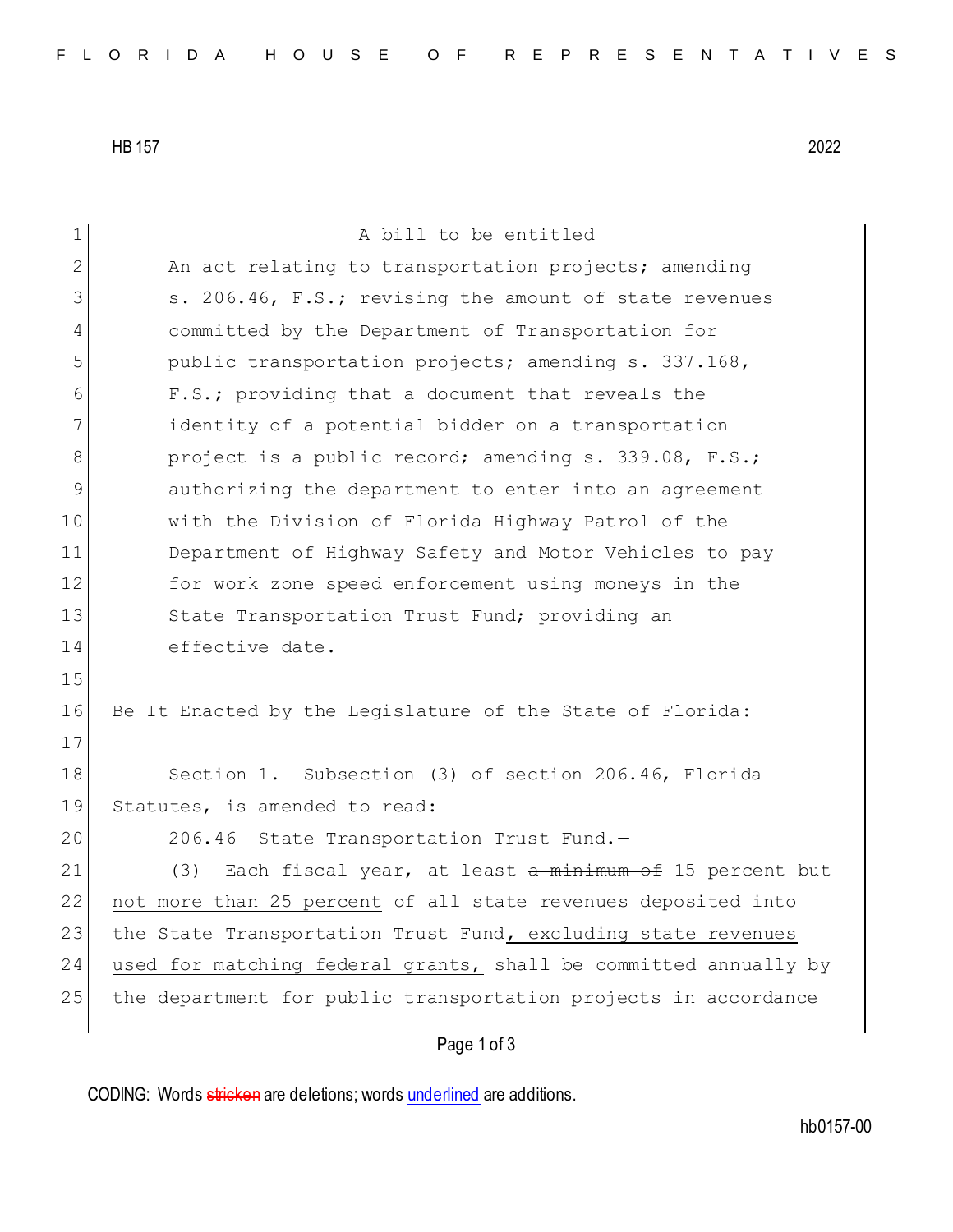HB 157 2022

26 with chapter 311, ss. 332.003-332.007, chapter 341, and chapter 27 343. 28 Section 2. Subsection (2) of section 337.168, Florida 29 Statutes, is amended to read: 30 337.168 Confidentiality of official estimates, identities 31  $\sigma$  of potential bidders, and bid analysis and monitoring system. 32 (2) A document that reveals the identity of a person who 33 has requested or obtained a bid package, plan, or specifications 34 pertaining to any project to be let by the department is 35 confidential and exempt from the provisions of s. 119.07(1) for 36 the period that begins 2 working days before the deadline for 37 obtaining bid packages, plans, or specifications and ends with 38 the letting of the bid. A document that reveals the identity of 39 a person who has requested or obtained a bid package, plan, or 40 specifications pertaining to any project to be let by the 41 department before the 2 working days before the deadline for 42 obtaining bid packages, plans, or specifications remains a 43 public record subject to s. 119.07(1). 44 Section 3. Paragraph (n) of subsection (1) of section 45 339.08, Florida Statutes, is redesignated as paragraph (o), and 46 a new paragraph (n) is added to that subsection to read: 47 339.08 Use of moneys in State Transportation Trust Fund.-48 (1) The department shall expend moneys in the State 49 Transportation Trust Fund accruing to the department, in

## Page 2 of 3

50 accordance with its annual budget. The use of such moneys shall

CODING: Words stricken are deletions; words underlined are additions.